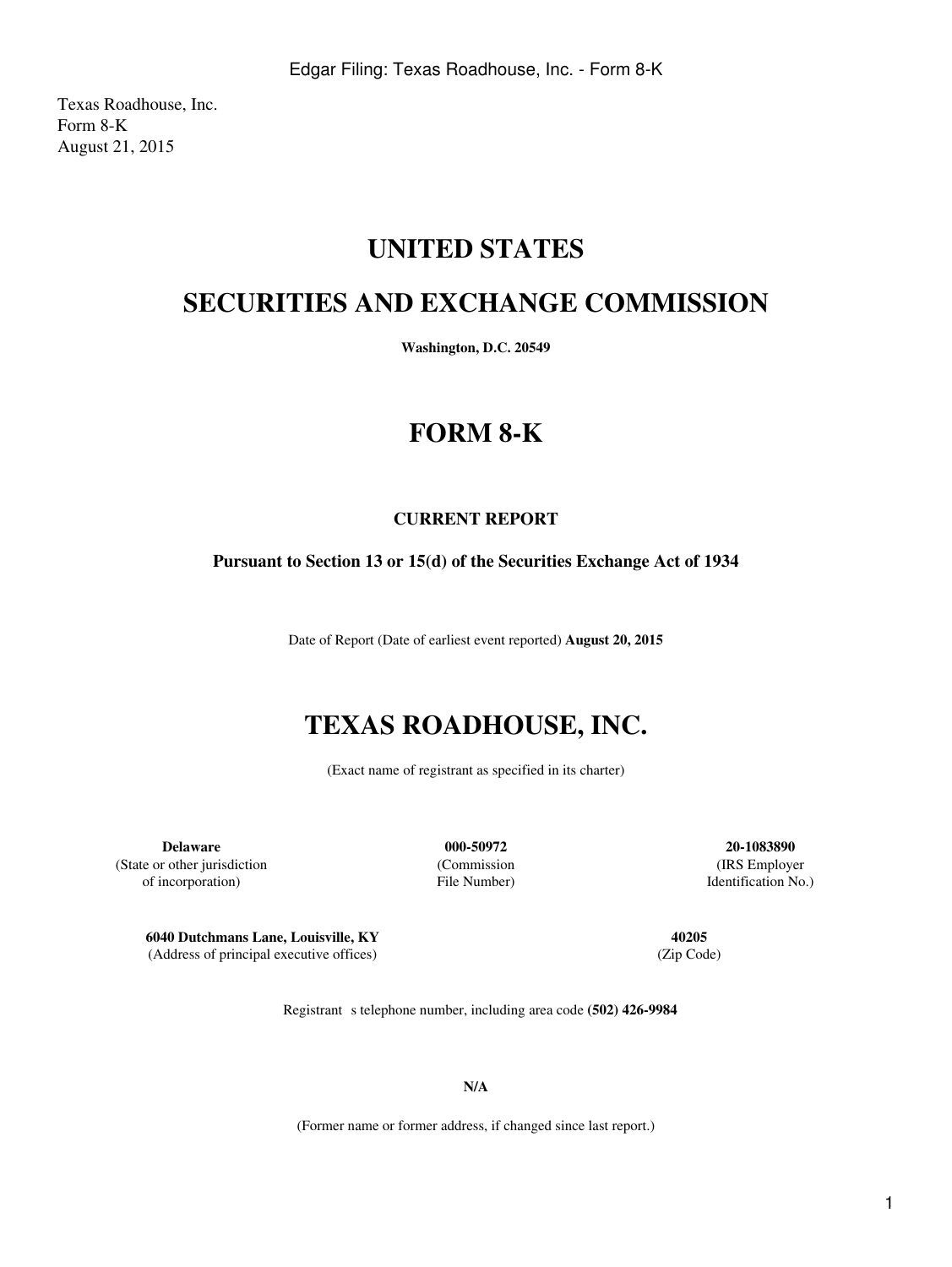### Edgar Filing: Texas Roadhouse, Inc. - Form 8-K

Check the appropriate box below if the Form 8-K filing is intended to simultaneously satisfy the filing obligation of the registrant under any of the following provisions:

- o Written communications pursuant to Rule 425 under the Securities Act (17 CFR 230.425)
- o Soliciting material pursuant to Rule 14a-12 under the Exchange Act (17 CFR 240.14a-12)

o Pre-commencement communications pursuant to Rule 14d-2(b) under the Exchange Act (17 CFR 240.14d-2(b))

o Pre-commencement communications pursuant to Rule 13e-4(c) under the Exchange Act (17 CFR 240.13e-4(c))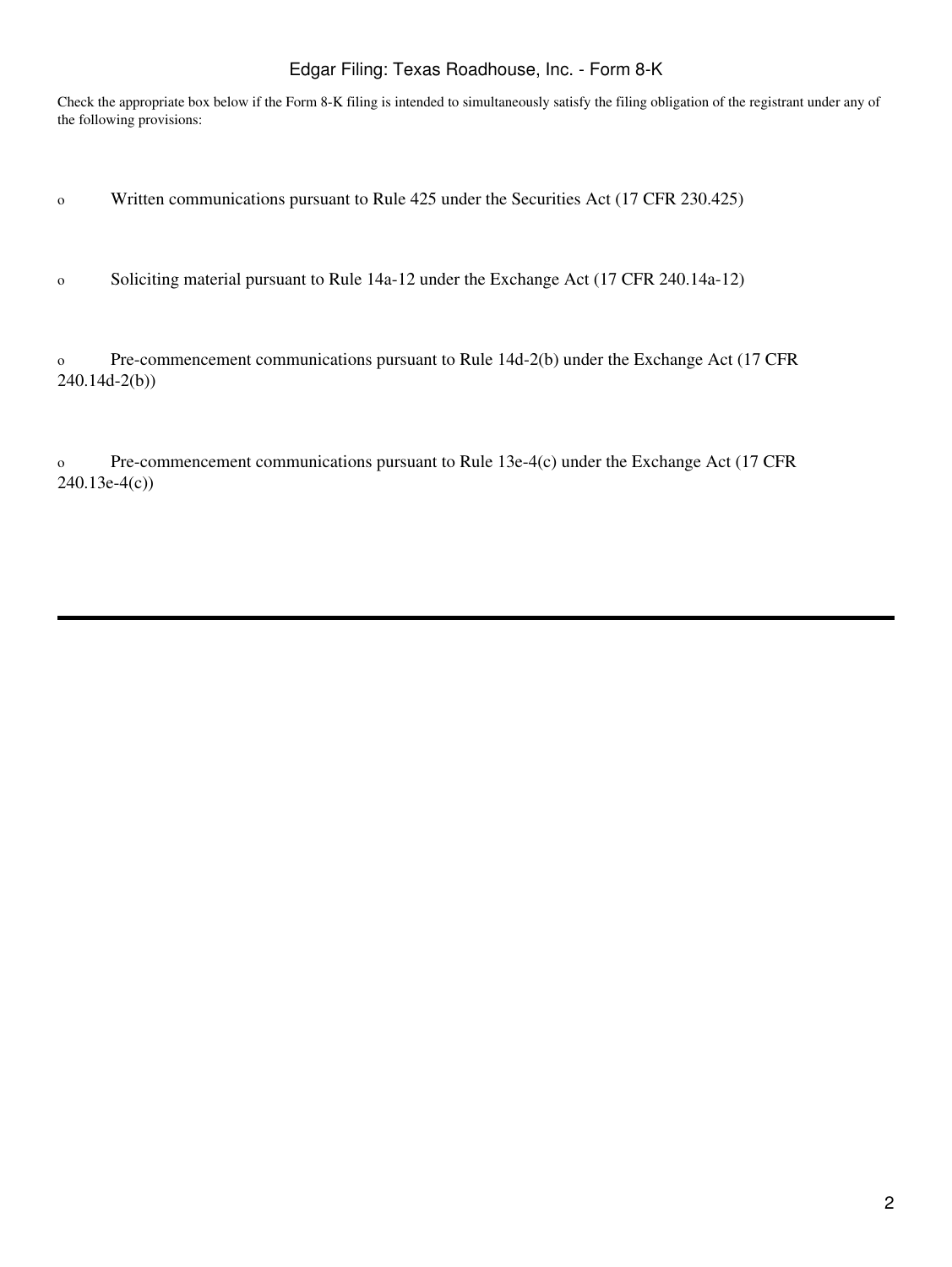#### ITEM 8.01. OTHER EVENTS

On August 21, 2015, the Company announced its third quarter 2015 cash dividend. The public announcement was made by means of a news release, the text of which is set forth at Exhibit 99.1 hereto.

ITEM 9.01. FINANCIAL STATEMENTS AND EXHIBITS

(d) EXHIBITS

99.1 Press Release dated August 21, 2015.

2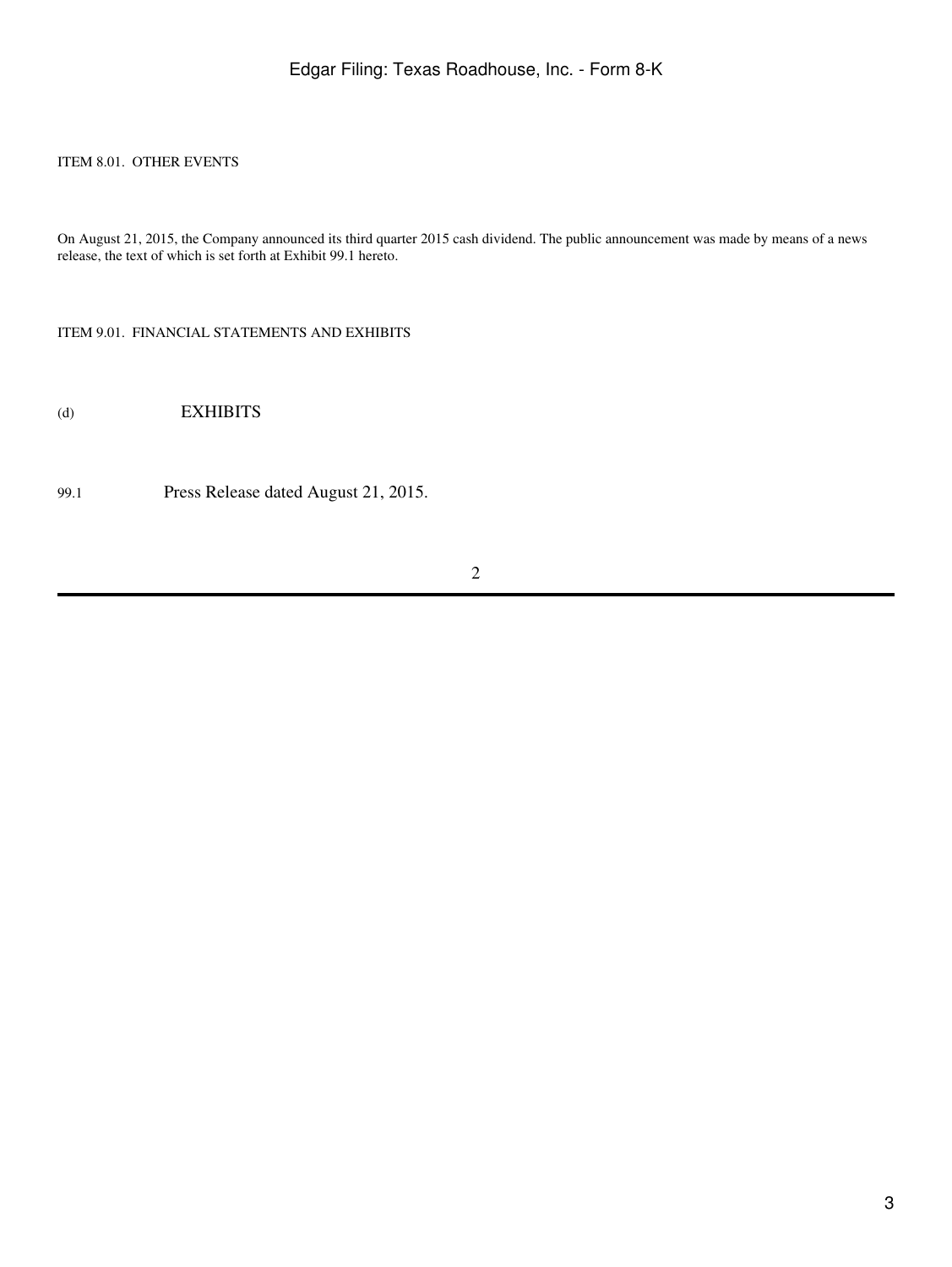## Edgar Filing: Texas Roadhouse, Inc. - Form 8-K

#### SIGNATURE

Pursuant to the requirements of the Securities Exchange Act of 1934, the registrant has duly caused this report to be signed on its behalf by the undersigned thereunto duly authorized.

#### TEXAS ROADHOUSE, INC.

Date: August 21, 2015 By: *Is/ Scott M. Colosi* 

Scott M. Colosi President and Chief Financial Officer

3